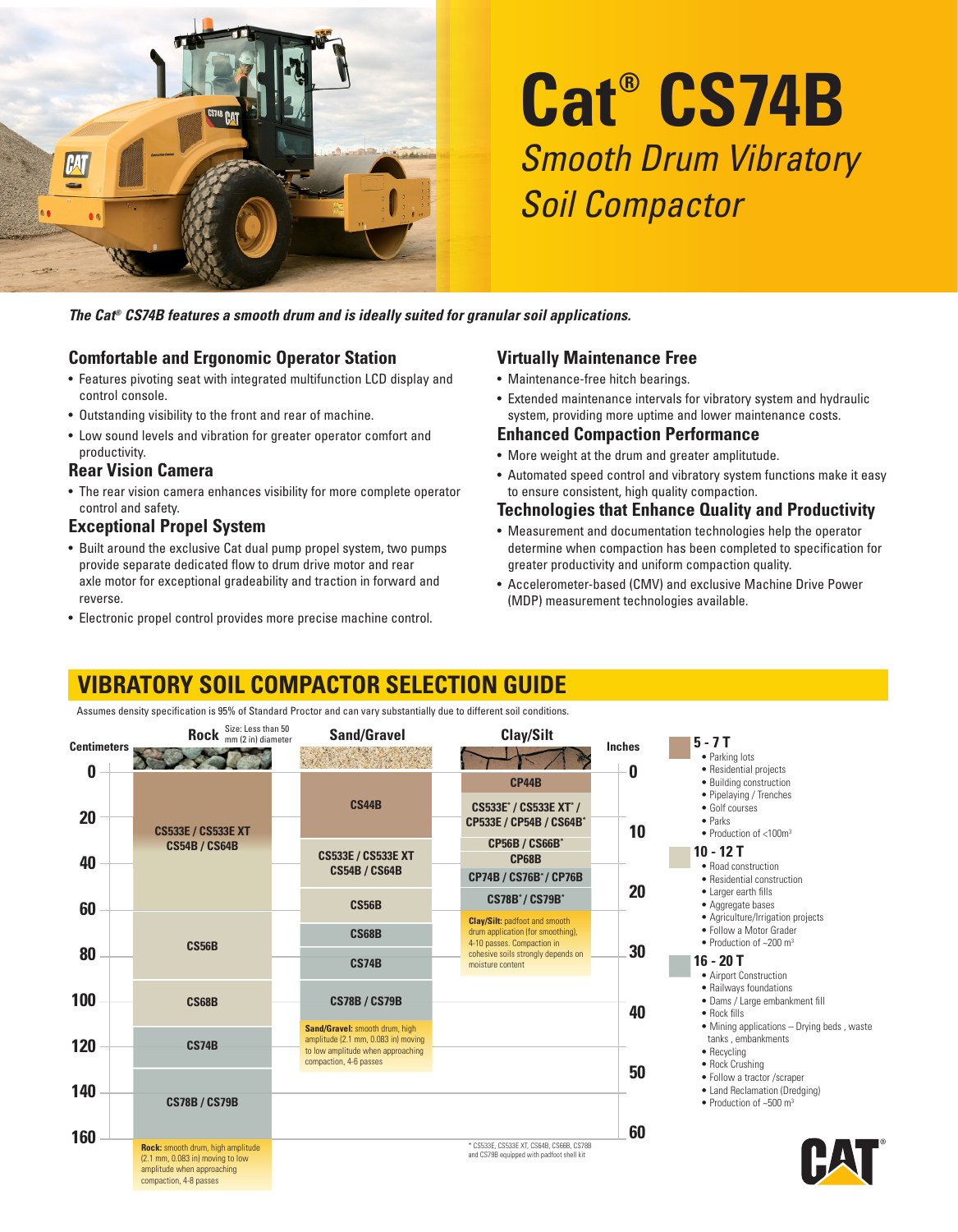# **Technical Specifications**

| <b>Engine - Power Train</b>              |                                              |                       | <b>Vibratory System Specifications</b>                                                                                                                                                                                                                                                           |                                  |               |  |
|------------------------------------------|----------------------------------------------|-----------------------|--------------------------------------------------------------------------------------------------------------------------------------------------------------------------------------------------------------------------------------------------------------------------------------------------|----------------------------------|---------------|--|
| <b>Engine Model</b>                      | <b>Cat C7.1</b>                              |                       | Frequency                                                                                                                                                                                                                                                                                        |                                  |               |  |
| <b>Global Emissions</b>                  | <b>US EPA Tier 3</b><br><b>EU Stage IIIA</b> |                       | <b>Standard</b>                                                                                                                                                                                                                                                                                  | 28 Hz                            | 1680 vpm      |  |
|                                          |                                              |                       | During Eco-mode Operation                                                                                                                                                                                                                                                                        | 25.5 Hz                          | 1527 vpm      |  |
| Gross Power ISO 14396                    | 129.0 kW                                     | 173.0 hp              | <b>Optional Variable Frequency</b>                                                                                                                                                                                                                                                               | 23.3-28 Hz                       | 1400-1680 vpm |  |
| <b>Gross Power SAE J1995</b>             | 130.2 kW                                     | 174.6 hp              | Nominal Amplitude @ 30.5 Hz (1830 vpm)                                                                                                                                                                                                                                                           |                                  |               |  |
| Net Power ISO 9249*                      | 108.5 kW                                     | 145.5 hp              | High                                                                                                                                                                                                                                                                                             | $2.1$ mm                         | $0.083$ in    |  |
| Net Power SAE J1349*                     | 107.2 kW                                     | 143.8 hp              | Low                                                                                                                                                                                                                                                                                              | $0.98$ mm                        | $0.039$ in    |  |
| Displacement                             | 7.01L                                        | $428$ in <sup>3</sup> | Centrifugal Force @ 30.5 Hz (1830 vpm)                                                                                                                                                                                                                                                           |                                  |               |  |
| <b>Stroke</b>                            | 135 mm                                       | $5.3$ in              | Maximum                                                                                                                                                                                                                                                                                          | 332 kN                           | 74,600 lb     |  |
| <b>Bore</b>                              | 105 mm                                       | 4.1 in                | <b>Minimum</b>                                                                                                                                                                                                                                                                                   | 166 kN                           | 37,300 lb     |  |
| Max. Travel Speed (Forward or Reverse)   | 11.4 km/h                                    | 7 mph                 | <b>Static Linear Load</b>                                                                                                                                                                                                                                                                        |                                  |               |  |
| Theoretical Gradeability, no vibration** | 57%                                          |                       | w/ open platform                                                                                                                                                                                                                                                                                 | 48.8 kg/cm                       | 273.0 lbs/in  |  |
| <b>Weights</b>                           |                                              |                       | w/ steel sun canopy                                                                                                                                                                                                                                                                              | 48.9 kg/cm                       | 274.0 lbs/in  |  |
| Operating Weight w/ open platform        | 15 470 kg                                    | 34,106 lb             | w/ ROPS/FOPS canopy                                                                                                                                                                                                                                                                              | 49.2 kg/cm                       | 275.6 lbs/in  |  |
| Operating Weight w/ steel sun canopy     | 15 565 kg                                    | 34,315 lb             | w/ROPS/FOPS cab                                                                                                                                                                                                                                                                                  | 49.8 kg/cm                       | 279.0 lbs/in  |  |
| Operating Weight w/ ROPS/FOPS canopy     | 15 735 kg                                    | 34,690 lb             |                                                                                                                                                                                                                                                                                                  | <b>Service Refill Capacities</b> |               |  |
| Operating Weight w/ ROPS/FOPS cab        | 16 055 kg                                    | 35,395 lb             | <b>Fuel Tank, total capacity</b>                                                                                                                                                                                                                                                                 | 332 L                            | 88 gal        |  |
| Weight at Drum w/ open platform          | 10 400 kg                                    | 22,928 lb             | <b>Cooling System</b>                                                                                                                                                                                                                                                                            | 28.2 L                           | $7.5$ gal     |  |
| Weight at Drum w/ steel sun canopy       | 10 440 kg                                    | 23,016 lb             | Engine Oil w/ Filter                                                                                                                                                                                                                                                                             | 17.4L                            | $4.6$ gal     |  |
| Weight at Drum w/ ROPS/FOPS canopy       | 10 500 kg                                    | 23,149 lb             | <b>Eccentric Weight Housings</b>                                                                                                                                                                                                                                                                 | 26 L                             | $6.9$ gal     |  |
| Weight at Drum w/ ROPS/FOPS cab          | 10 630 kg                                    | 23,435 lb             | (combined)                                                                                                                                                                                                                                                                                       |                                  |               |  |
|                                          |                                              |                       | <b>Axle and Final Drives</b>                                                                                                                                                                                                                                                                     | 18 <sup>L</sup>                  | $4.8$ gal     |  |
| <b>Additional Weight with:</b>           |                                              |                       | Hydraulic Tank (service refill)                                                                                                                                                                                                                                                                  | 50 L                             | 13.2 gal      |  |
| <b>Oval Padfoot Shell Kit</b>            | $+1730$ kg                                   | $+3,814$ lb           |                                                                                                                                                                                                                                                                                                  |                                  |               |  |
| <b>Square Padfoot Shell Kit</b>          | +1880 kg                                     | $+4,145$ lb           | * Net power advertised is the power available at the engine flywheel<br>when equipped with a fan at maximum speed, air cleaner, and alternator.<br>** Actual gradeability may vary based on site conditions and machine<br>configuration. Refer to the Operation and Maintenance Manual for more |                                  |               |  |
| Leveling Blade                           | $+620$ kg                                    | $+1,373$ lb           |                                                                                                                                                                                                                                                                                                  |                                  |               |  |

information.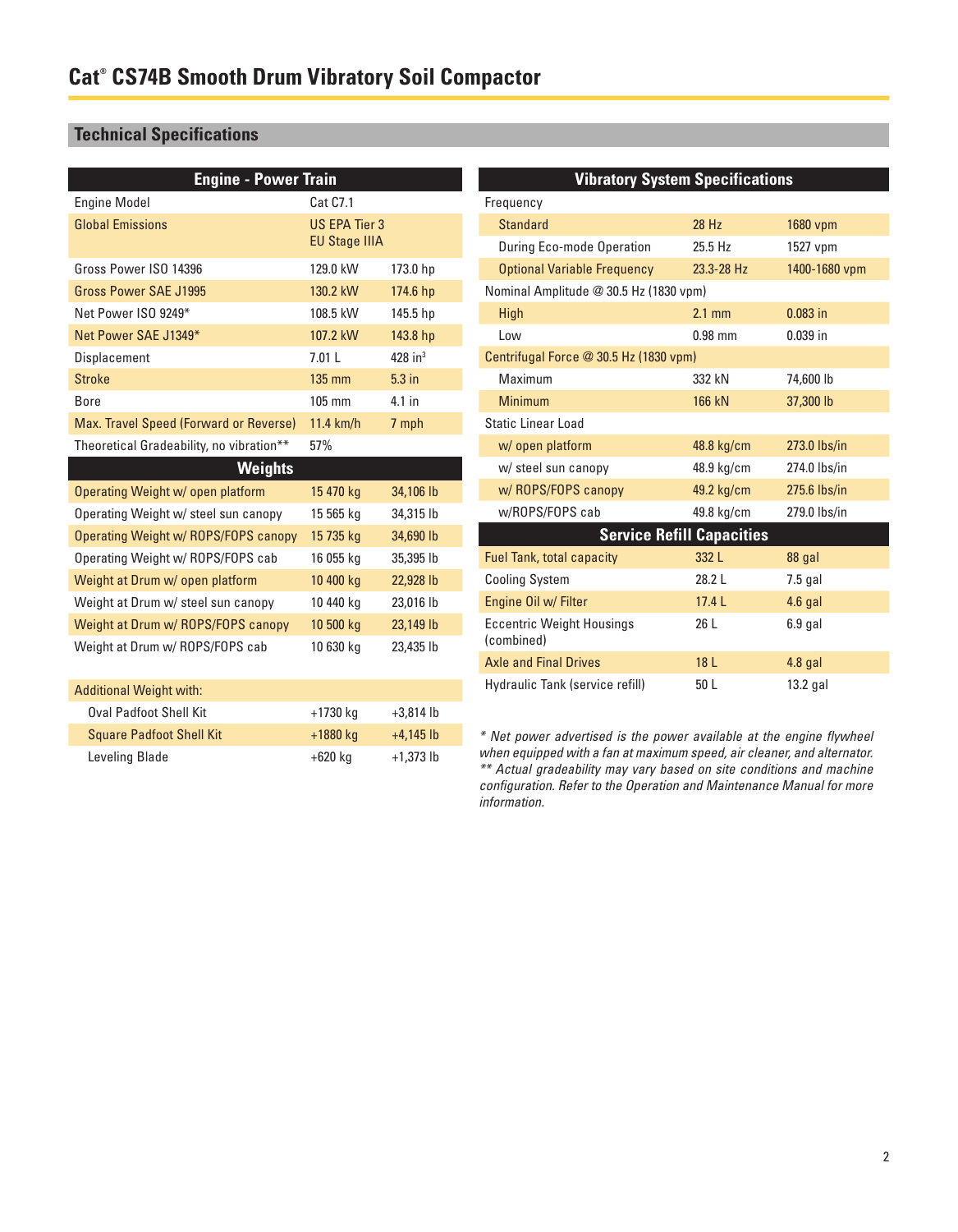

| <b>Dimensions</b> |                                           |                   |           |  |  |
|-------------------|-------------------------------------------|-------------------|-----------|--|--|
|                   | Overall Length                            | 6.05 <sub>m</sub> | $19.9$ ft |  |  |
| $\overline{2}$    | Overall Length w/ optional Leveling Blade | $6.55 \text{ m}$  | $21.5$ ft |  |  |
| 3                 | Overall Width                             | $2.33 \text{ m}$  | 7.64 ft   |  |  |
| 4                 | Overall Width w/ optional Leveling Blade  | $2.50 \text{ m}$  | $8.25$ ft |  |  |
| 5                 | Drum Width                                | 2134 mm           | 84 in     |  |  |
| $6\phantom{1}$    | <b>Drum Shell Thickness</b>               | $40 \text{ mm}$   | $1.6$ in  |  |  |
| 7                 | Drum Diameter                             | 1534 mm           | 60.4 in   |  |  |
| 8                 | <b>Overall Height</b>                     | $3.11 \text{ m}$  | $10.2$ ft |  |  |
| 9                 | Wheelbase                                 | 2.9 <sub>m</sub>  | $9.5$ ft  |  |  |
| 10                | <b>Ground Clearance</b>                   | 437 mm            | $17.2$ in |  |  |
| 11                | Curb Clearance                            | 489 mm            | $19.3$ in |  |  |
| 12                | <b>Optional Leveling Blade Height</b>     | 688 mm            | $27.1$ in |  |  |
|                   | Inside Turning Radius                     | 3.68 <sub>m</sub> | 12.07 ft  |  |  |
|                   | <b>Hitch Articulation Angle</b>           | $34^\circ$        |           |  |  |
|                   | <b>Hitch Oscillation Angle</b>            | $15^{\circ}$      |           |  |  |

| <b>Optional Padfoot Shell Kit Specifications</b> |                 |                        |  |  |
|--------------------------------------------------|-----------------|------------------------|--|--|
| Number of Pads                                   | 120             |                        |  |  |
| Pad Height, oval pads                            | $90 \text{ mm}$ | 3.5 <sub>in</sub>      |  |  |
| Pad Face Area, oval pads                         | 63.5 $cm2$      | $9.8$ in <sup>2</sup>  |  |  |
| Pad Height, optional square pads                 | $90 \text{ mm}$ | $3.5$ in               |  |  |
| Pad Face Area, optional square pads              | 123 $cm2$       | $19.1$ in <sup>2</sup> |  |  |
| <b>Number of Chevrons</b>                        | 16              |                        |  |  |